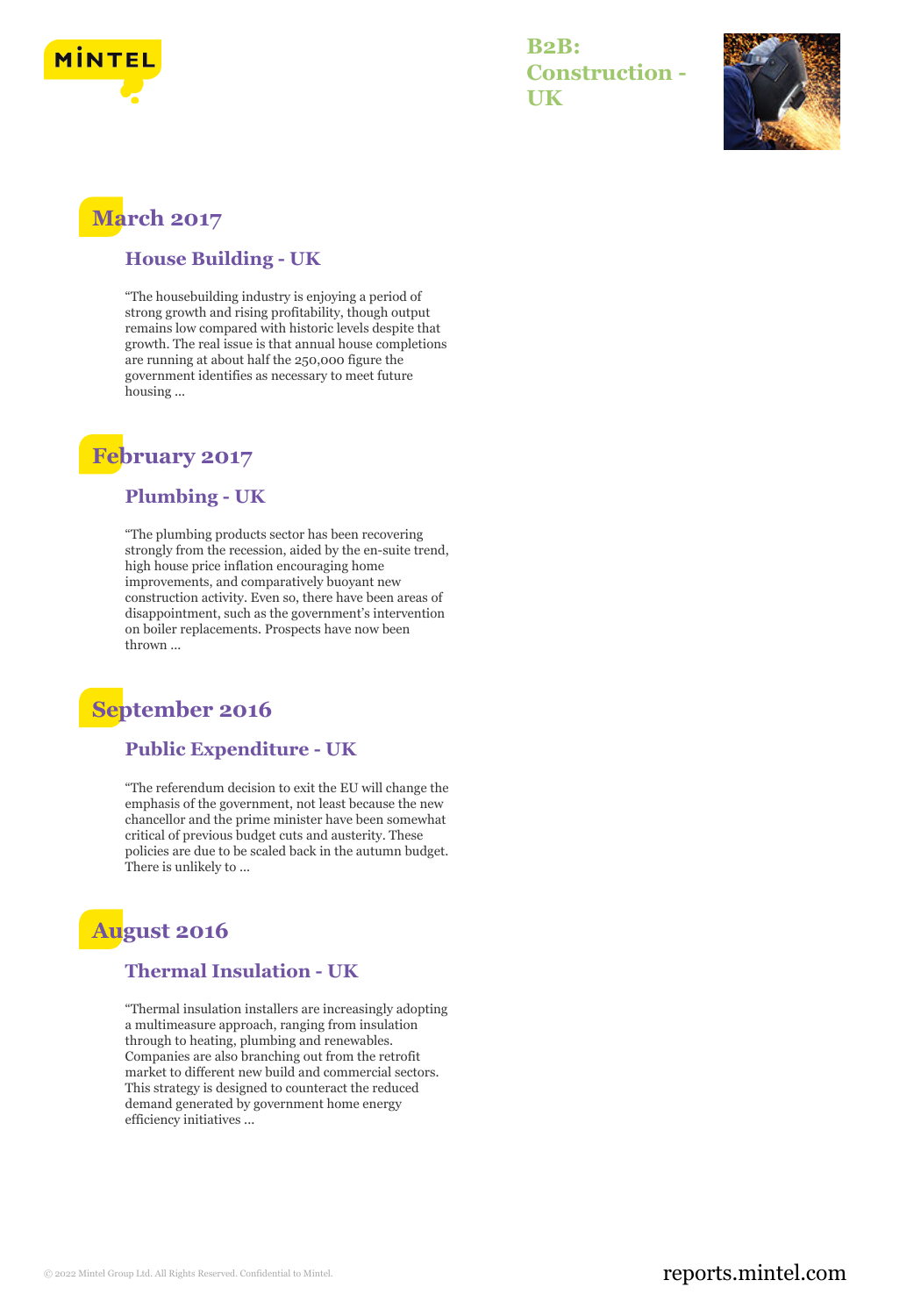

### **B2B: Construction - UK**



# **July 2016**

#### **Residential Windows and Doors - UK**

"The markets serving both the new build sector and the replacement market performed strongly in 2014 and 2015. More challenging conditions can, however, now be expected. Delays in the replacement sector are likely to be restricted to product failures due to the combined effects of market saturation and delays in ...

### **May 2016**

#### **Construction - UK**

"Construction activity continues to perform above wider UK GDP. However, growth rates are now slowing like the wider economy after a burst of activity that 'kick started' the recovery period. The market has also been constrained by uncertainties caused by the general election last year, the EU referendum this year ...

## **April 2016**

#### **Schools, Universities and Hospitals - UK**

"Government policy and the need to restrict public spending overrides population demands, leading to very different influences than if the market was determined by demand expectations. The ageing population in the UK should be driving much greater expenditure in the health sector than schools and universities, where population projections are ...

## **February 2016**

#### **Electrical Wholesalers - UK**

"Electrical wholesalers came under intense price pressure in the downturn, which was exaggerated by their reliance on the highly cyclical construction sector. Now the recovery is firmly established, the construction sector is again exaggerating growth compared to the wider UK economy. However, price pressure has remained an issue and margins ...



#### **Ceramic Tiles - UK**

"Underlying market conditions were very positive for ceramic tiles, but the UK's decision to exit the EU has created major uncertainty for many of the factors that determine demand for tiles. There remains a shortage of new housing, house price inflation is expected to moderate, while initial indications suggest that ...